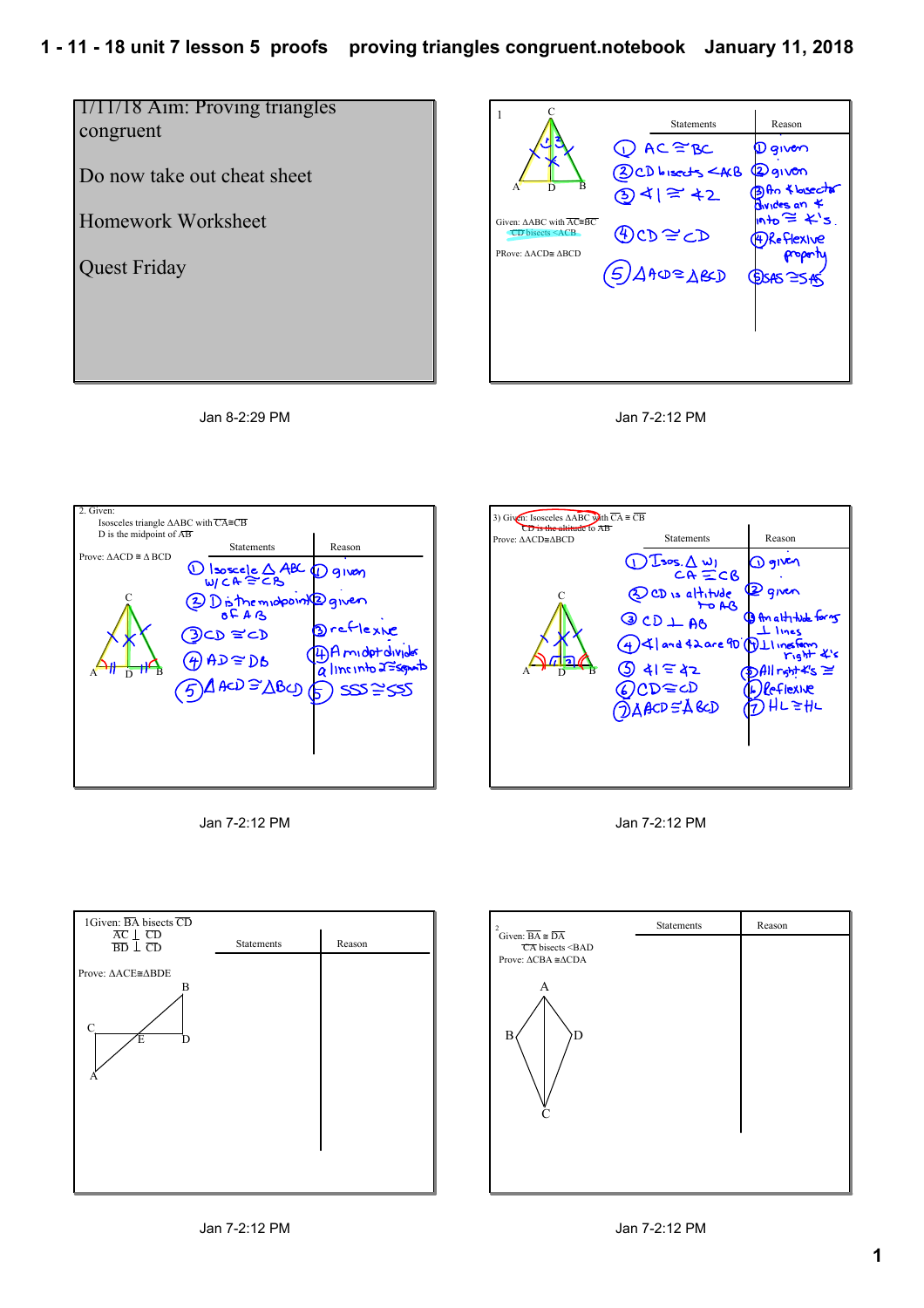



Jan 7-2:19 PM





| Given: $\overline{CD} \perp \overline{AB}$<br>D is the midpoint of $\overline{AB}$ | Statements                                                                                                                                                                                                                                                                                                                    | Reason |
|------------------------------------------------------------------------------------|-------------------------------------------------------------------------------------------------------------------------------------------------------------------------------------------------------------------------------------------------------------------------------------------------------------------------------|--------|
| Prove: $\triangle CAD \cong \triangle CBD$<br>A<br>D                               | $1.\overline{CD} \perp \overline{AB}$<br>2. $\angle$ <i>CDA</i> and $\angle$ <i>CBA</i><br>are right angle<br>3. $\angle CDA \cong \angle CBA$<br>4. <i>D</i> is the midpoint of $\overline{AB}$<br>5. $\overline{AD} \cong \overline{BD}$<br>6. $\overline{CD} \cong \overline{CD}$<br>$7 \triangle CAD \cong \triangle CBD$ |        |

Jan 7-2:46 PM



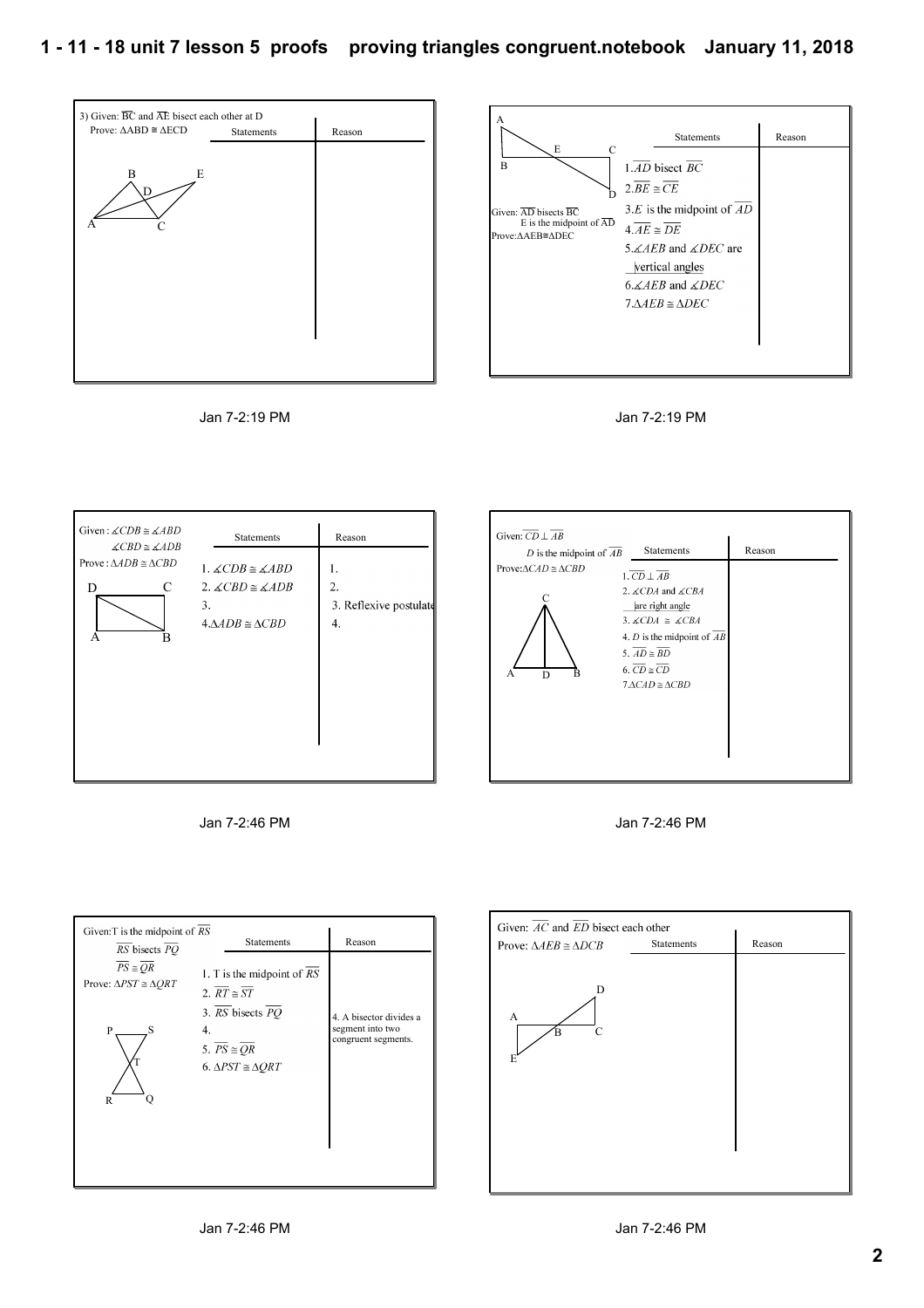















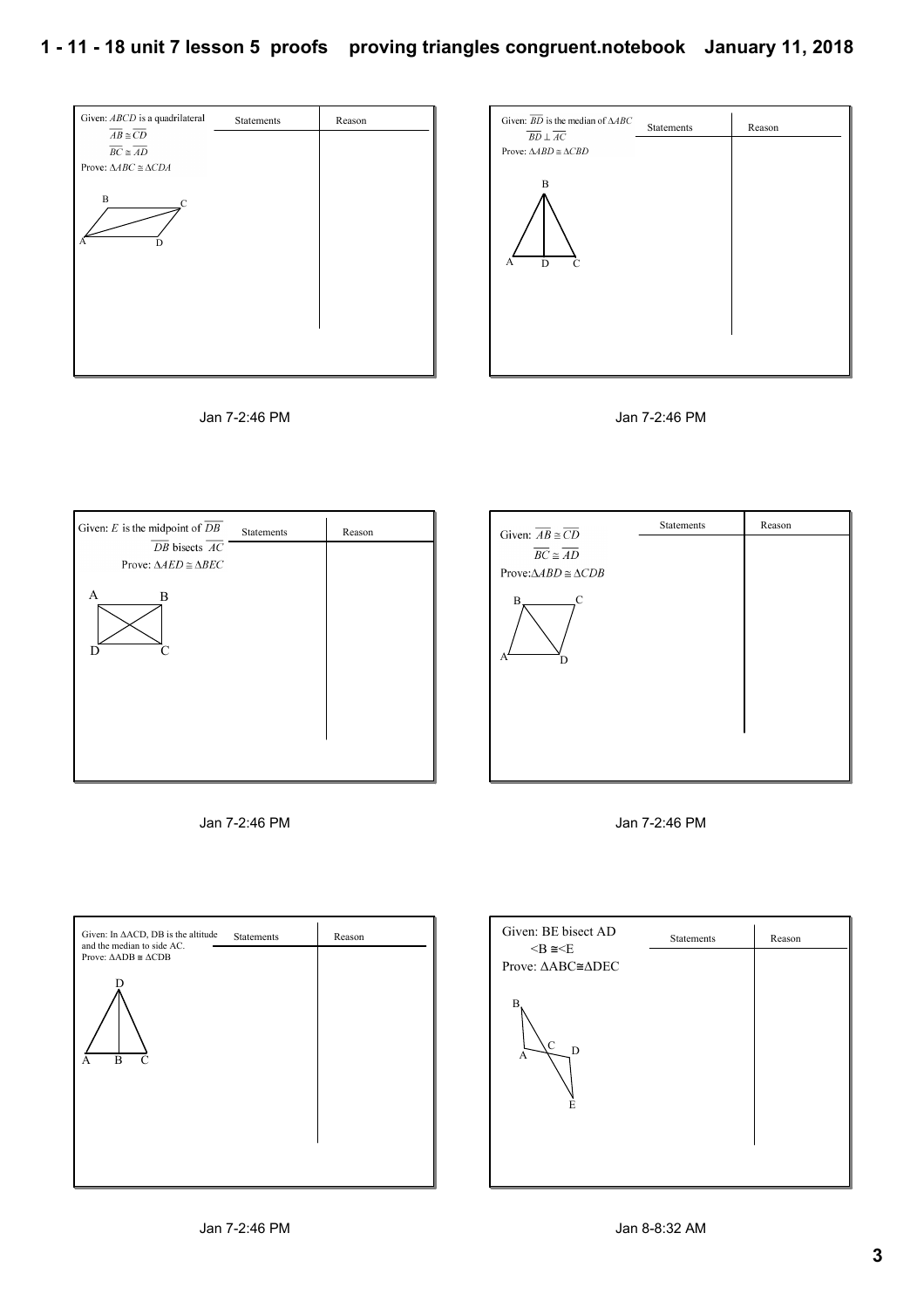

















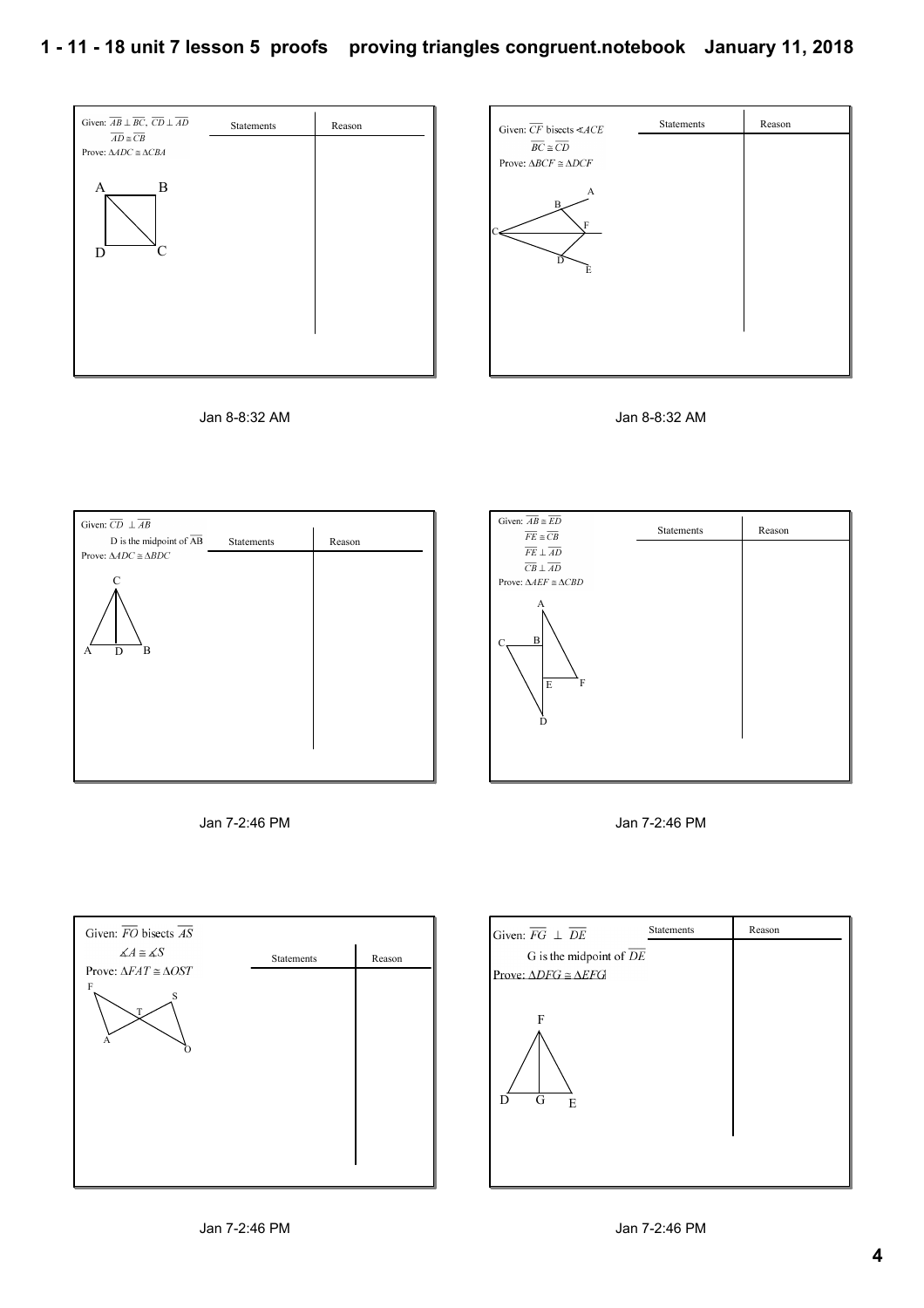









| Given: S is the midpoint of $\overline{\text{PR}}$        | Statements | Reason |
|-----------------------------------------------------------|------------|--------|
| $\overline{QS}$ is the altitude from Q to $\overline{PR}$ |            |        |
| Prove: $\triangle PQS \cong \triangle RSQ$                |            |        |
|                                                           |            |        |
| S<br>P<br>R                                               |            |        |
|                                                           |            |        |
|                                                           |            |        |
|                                                           |            |        |





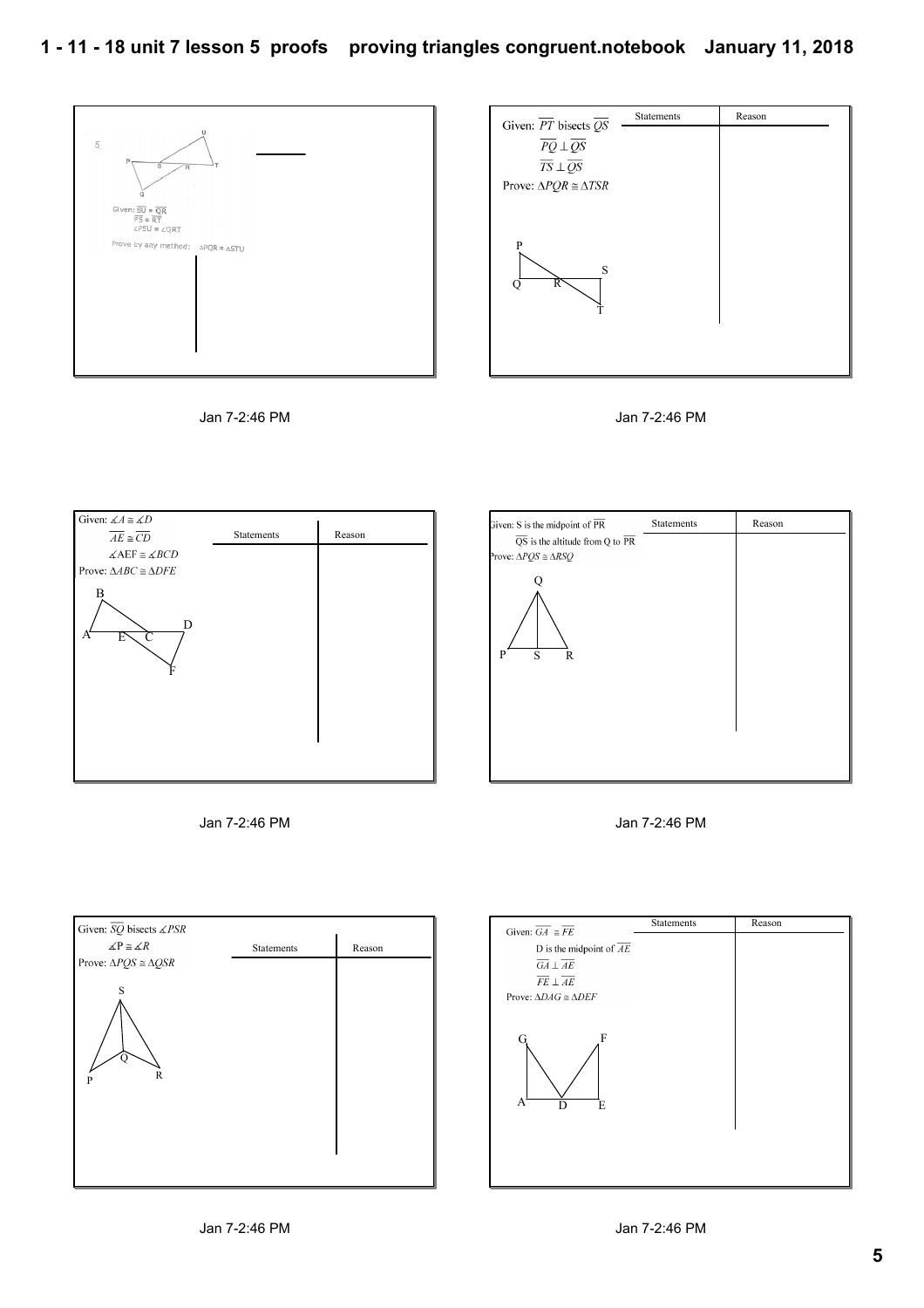## **1 11 18 unit 7 lesson 5 proofs proving triangles congruent.notebook January 11, 2018**











Jan 7-2:46 PM

A

D

 $\searrow$  B

Given:  $\overline{BD}$  bisects  $\angle ABC$  $\overline{BD}$  bisects  $\measuredangle ADC$ Prove:  $\triangle ABD \cong \triangle CBD$ 

C

Statements Reason

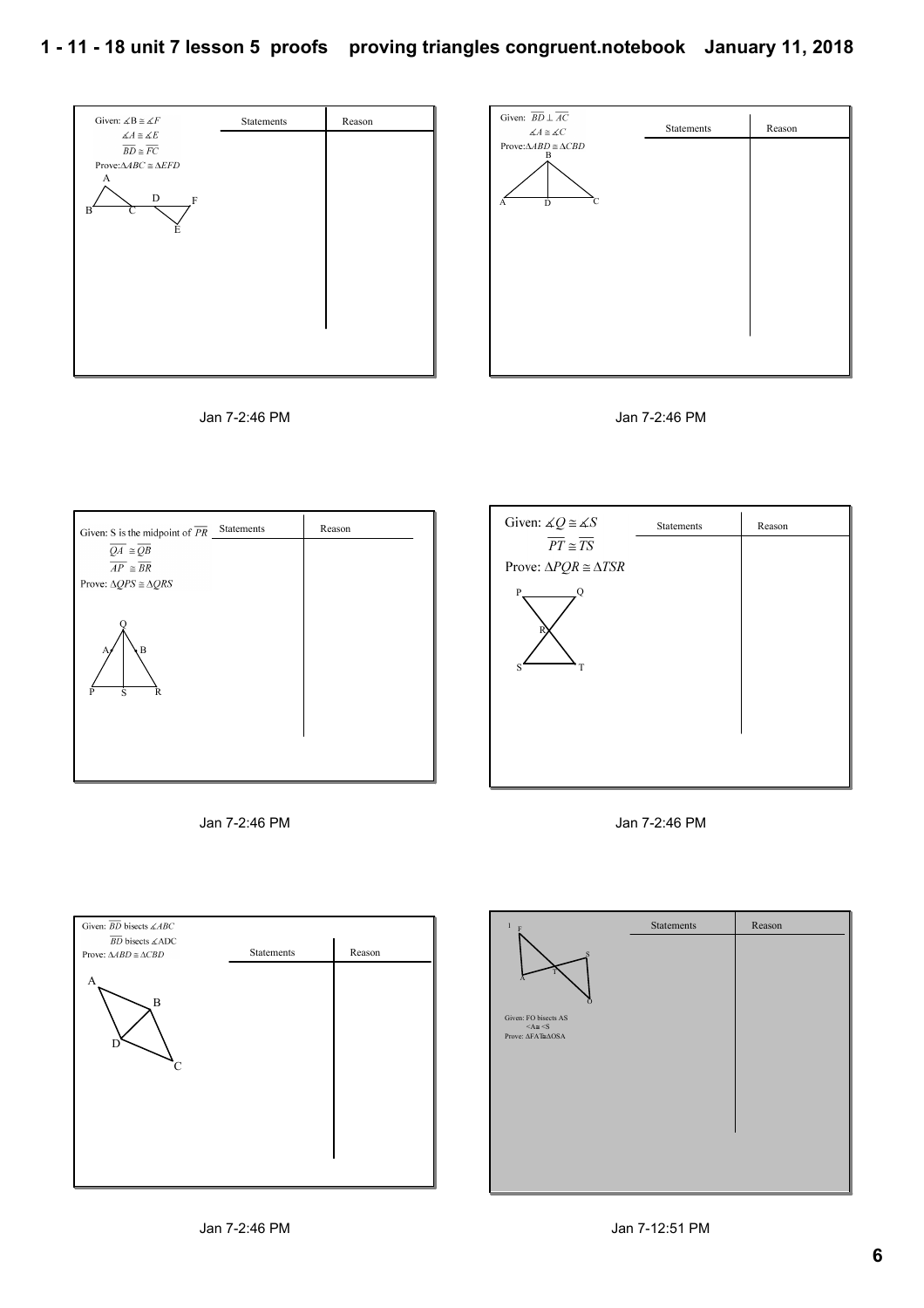5